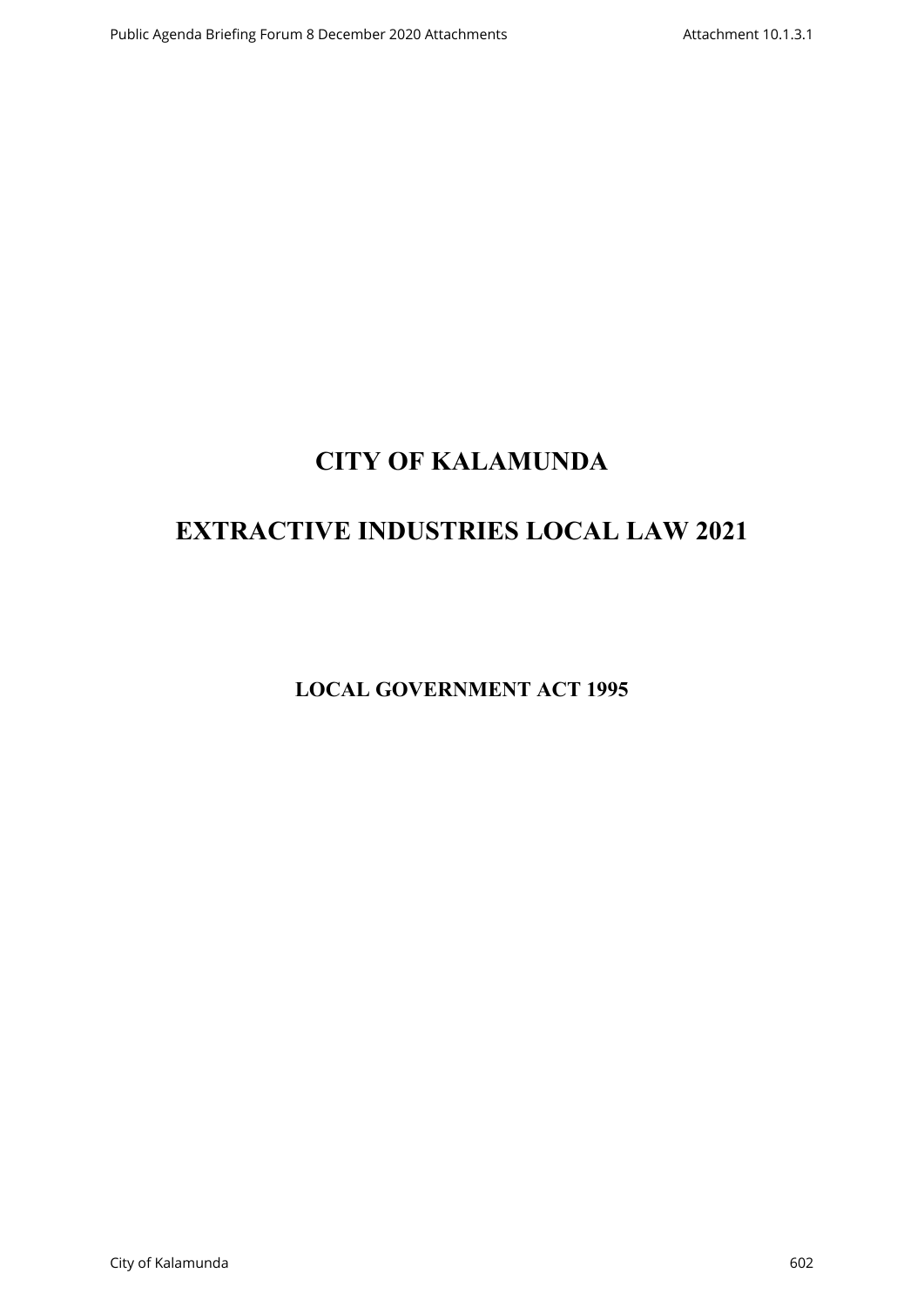## **LOCAL GOVERNMENT ACT 1995**

## **EXTRACTIVE INDUSTRIES LOCAL LAW 2021**

#### TABLE OF CONTENTS

## **PART 1—PRELIMINARY**

- 1.1 Citation
- 1.2 Commencement
- 1.3 Definitions
- 1.4 Application
- 1.5 Transition
- 1.6 Repeal

## **PART 2—LICENSING REQUIREMENTS FOR AN EXTRACTIVE INDUSTRY**

- 2.1 Extractive industries prohibited without licence
- 2.2 Applicant to advertise proposal
- 2.3 Application for licence

## **PART 3—DETERMINATION OF APPLICATION**

- 3.1 Determination of application
- 3.2 Payment of annual licence fee

## **PART 4—TRANSFER, CANCELLATION AND RENEWAL OF LICENCE**

- 4.1 Transfer of licence
- 4.2 Cancellation of licence
- 4.3 Renewal of licence
- 4.4 Notice of outcome

## **PART 5—SECURED SUM AND APPLICATION THEREOF**

- 5.1 Security for restoration and reinstatement
- 5.2 Use by local government of secured sum

## **PART 6—LIMITATIONS, OBLIGATIONS OF THE LICENSEE AND PROHIBITIONS**

- 6.1 Limits on excavation near boundary
- 6.2 Obligations of the licensee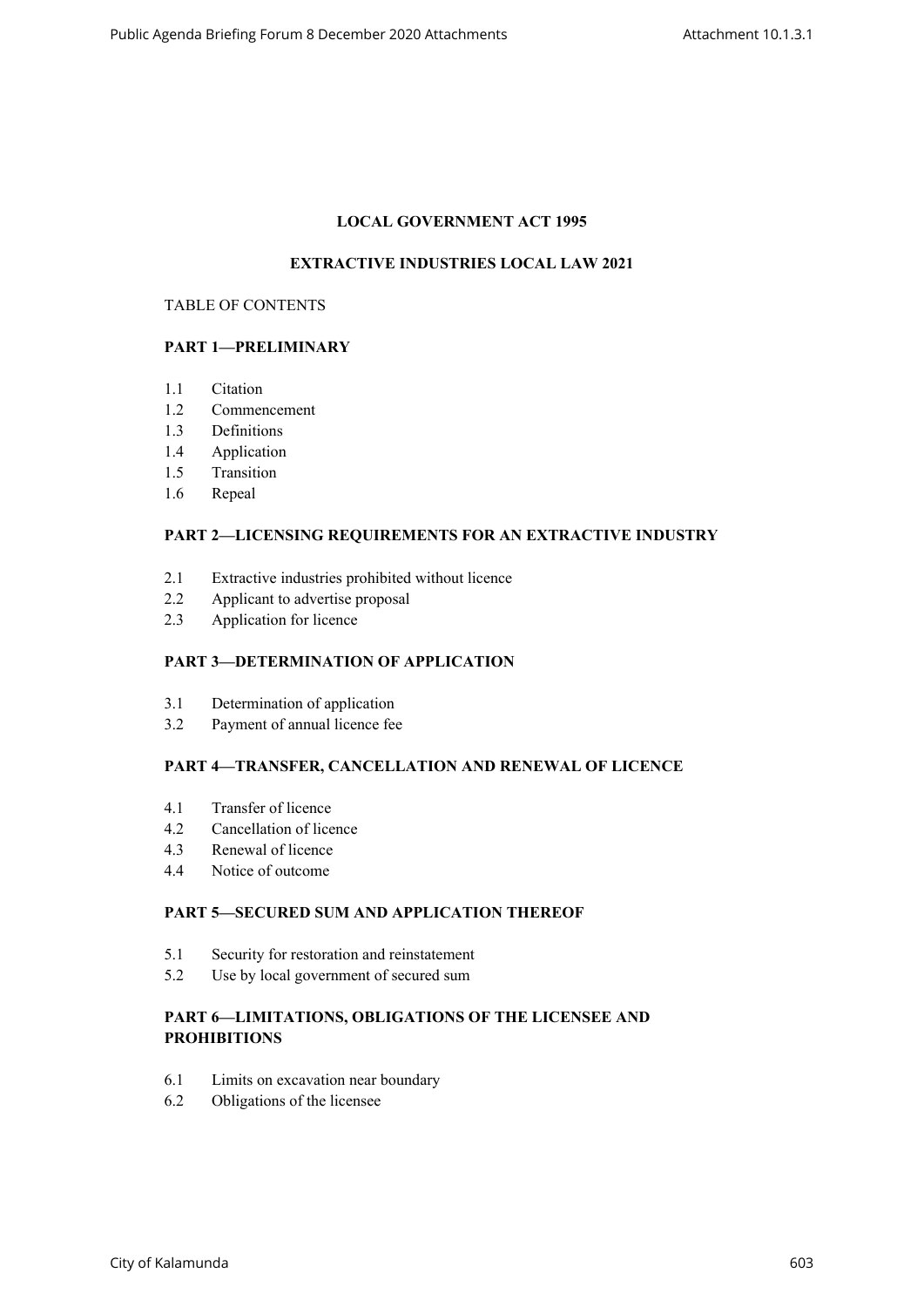- 6.3 Prohibitions
- 6.4 Blasting

## **PART 7—MISCELLANEOUS PROVISIONS**

- 7.1 Public liability
- 7.2 Mines Safety and Inspection Act and Environment Protection Act
- 7.3 Notice of cessation of operations
- 7.4 Works to be carried out on cessation of operations

## **PART 8—OBJECTIONS AND APPEALS**

8.1 Objection and review rights

#### **PART 9— OFFENCES, PENALTIES AND FORMS**

- 9.1 Offences
- 9.2 Modified penalties
- 9.4 Forms

## **SCHEDULE 1 – PRESCRIBED OFFENCES**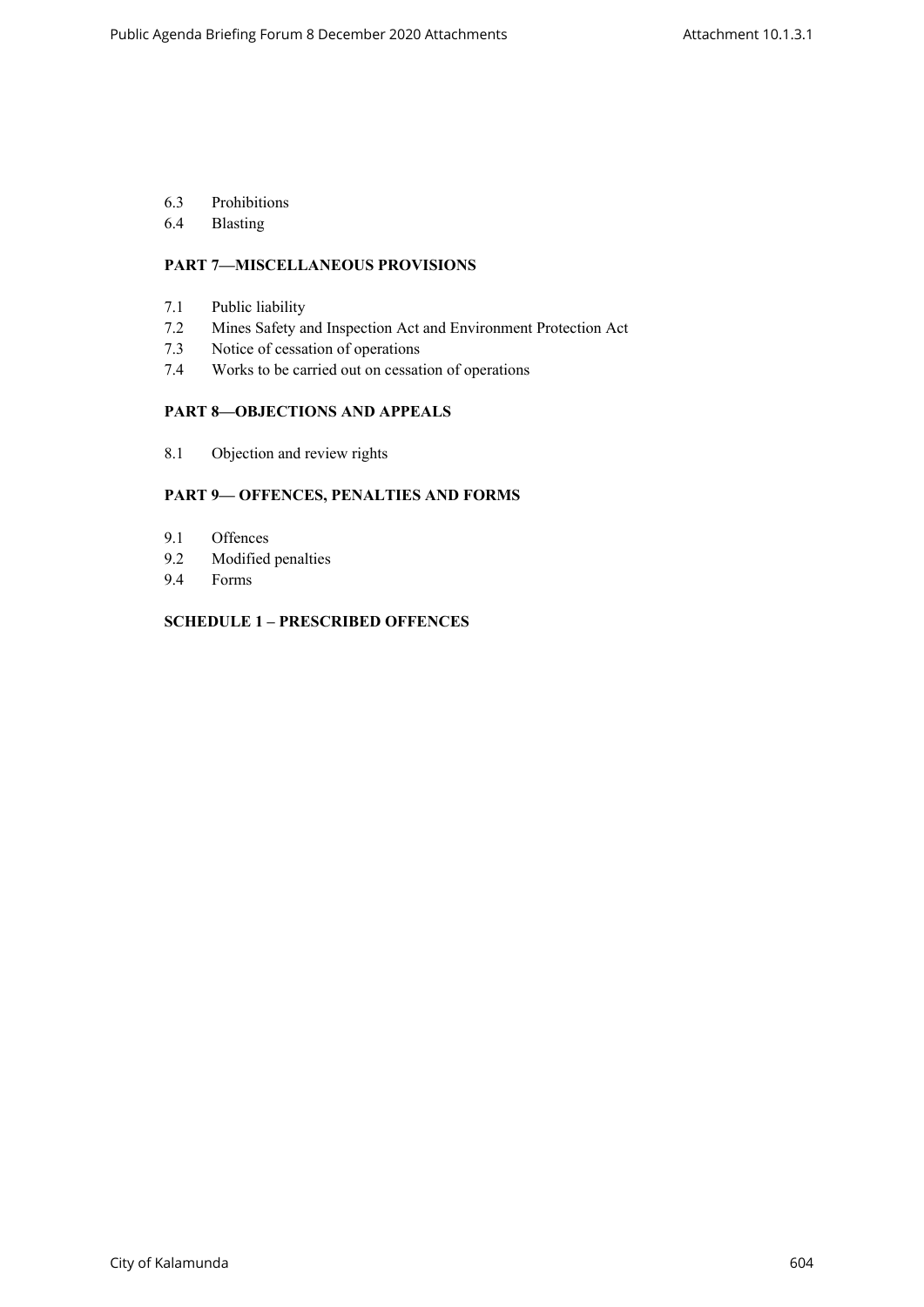#### **LOCAL GOVERNMENT ACT 1995**

#### CITY OF KALAMUNDA

#### **EXTRACTIVE INDUSTRIES LOCAL LAW 2020**

Under the powers conferred by the *Local Government Act 1995* and by all other powers, the local government of the City of Kalamunda resolved on  $\{date\}$  to make the following local law.

#### **PART 1—PRELIMINARY**

#### **1.1 Citation**

This local law maybe cited as the *City of Kalamunda Extractive Industries Local Law 2021*.

#### **1.2 Commencement**

This local law comes into operation 14 days after the date of its publication in the *Government Gazette*.

#### **1.3 Definitions**

In this local law, unless the context otherwise requires-

*Act* means the *Local Government Act 1995*;

*AS* means an Australian Standard published by Standards Australia and available for viewing free of charge at the Shire of Plantagenet Administration offices;

*Carry on an extractive industry* means quarrying and excavating for stone, gravel, sand, and other material;

*CEO* means the Chief Executive Officer of the local government;

*district* means the district of the local government;

*excavation* includes quarry;

*land* unless the context otherwise requires, means the land on which the applicant proposes carrying on the extractive industry to which the licence application relates;

*licence* means a licence issued under this local law:

*licensee* means the person named in the licence as the licensee;

*local government* means the City of Kalamunda

*occupier* has the meaning given to it in the Act;

*owner* has the meaning given to it in the Act;

*person* does not include the local government;

*planning approval* means an approval for a development and/or a land use that is issued under a local planning scheme administered by the local government;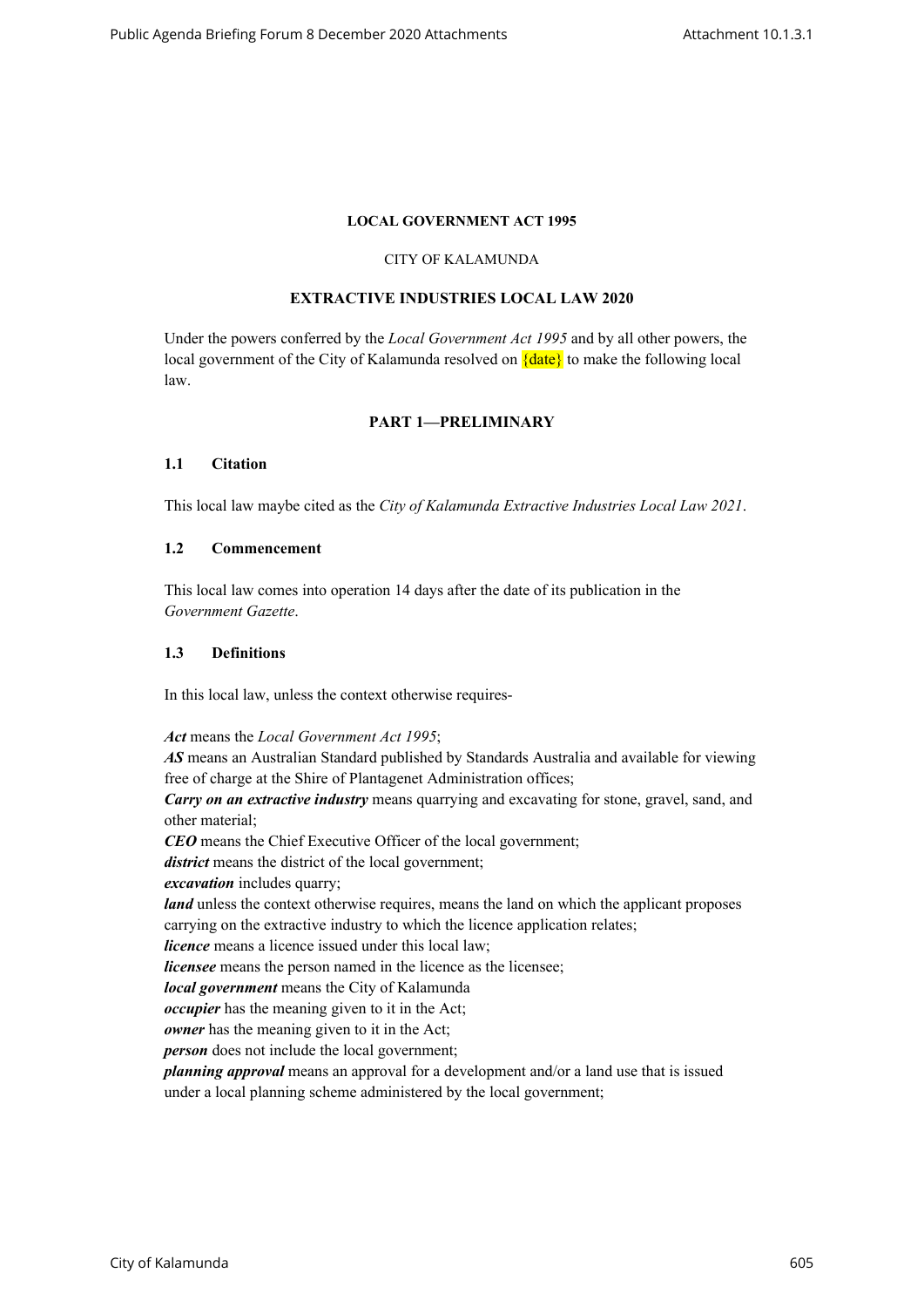*secured sum* means the sum required to be paid or the amount of a bond, guarantee or other security under clause 5.1;

*Schedule* means a schedule to this local law; and

*site* means the land specified by the local government in a licence

## **1.4 Application**

- (1) The provisions of this local law-
	- (a) Subject to paragraphs  $(b)$ ,  $(c)$ ,  $(d)$  and  $(e)$ -
		- (i) apply and have force and effect throughout the whole of the district; and
		- (ii) apply to every excavation whether commenced prior to or following the coming into operation of this local law;
	- (b) do not apply to the extraction of minerals under the *Mining Act 1978*;
	- (c) do not apply to the carrying on of an extractive industry on Crown land;
	- (d) do not apply to the carrying on of an extractive industry on land by the owner or occupier of that land for use on that land; and
	- (e) do not affect the validity of any licence issued under the local law repealed by clause 1.5 of this local law if that licence is currently in force at the date of gazettal of this local law.
- (2) In subclause  $(1)(d)$ , land includes adjoining lots or locations in the same occupation or ownership of the owner or occupier referred to in subclause (1)(d).

## **1.5 Transitional provisions**

- (1) Within 90 days of commencement of this local law or within 90 days of the date of the annual licence fee of a previous licence becoming due and payable (under clause 3.2), the local government may in respect of the licence—
	- (a) vary or delete a condition; or
	- (b) impose one or more other conditions, as specified in clause 3.1(5).
- (2) A condition that is varied, deleted or imposed under subclause (1) does not become effective until 90 days (or longer period that is specified by the local government) after written notice of the condition is given by the local government to the licensee.

#### **1.6 Repeal**

This local law repeals the *Shire of Kalamunda By-laws Relating to Extractive Industries* as published in the *Government Gazette* on 29 August 1963 and amended in the *Government Gazette* published on 18 April 1975, 19 November 1982 and 20 October 1988.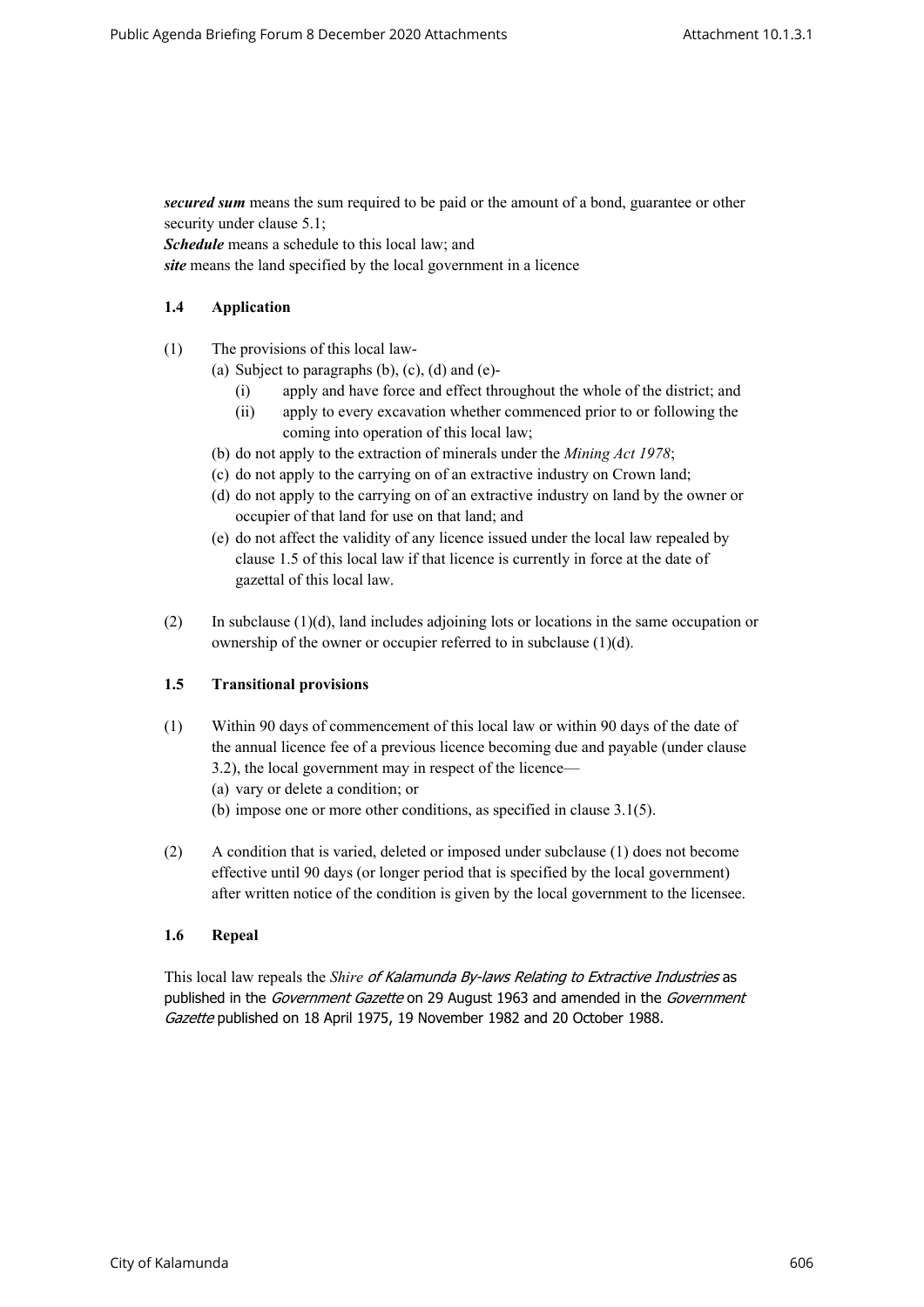## **PART 2—LICENSING REQUIREMENTS FOR AN EXTRACTIVE INDUSTRY**

#### **2.1 Extractive industries prohibited without licence**

A person must not carry on an extractive industry—

- (a) unless the person is the holder of a valid and current licence; and
- (b) otherwise than in accordance with any terms and conditions set out in, or applying in respect of, the licence.

#### **2.2 Applicant to advertise proposal**

- (1) Unless the local government first approves otherwise, a person seeking the issue of a licence shall, before applying to the local government for a licence—
	- (a) forward by registered mail a notice in the form determined by the local government from time to time to-
		- (i) the owners and occupiers of all land adjoining the land upon which it is proposed to excavate, or within an area determined by the local government as likely to be affected by the granting of a licence, advising of the application and specifying that they may, within 21 days from the date of service of the letter, object to or make representations in writing in respect of the issue of a licence by the local government;
		- (ii) every authority or person having control or jurisdiction over any of the things referred to in clause 2.3(1)(a)(vii) and (viii) within 500 metres from the boundaries of the land, or within an area determined by the local government as likely to be affected by the granting of a licence; and
	- (b) as soon as practicable after complying with the requirements of paragraph  $(a)$ 
		- (i) forward a copy of the notice to the CEO; and
		- (ii) publish the notice in a newspaper circulating in the area in which the proposed excavation is located.
- (2) The local government may, within 14 days after receiving a copy of a notice referred to in subclause (1), cause to be displayed, or require the proposed applicant to display, in a prominent position on the land one or more notices—
	- (a) in the form determined by the local government from time to time;
	- (b) the content, size and construction of which have been approved by the CEO;
	- (c) specifying particulars of the proposed excavation; and
	- (d) inviting objections or comments within 21 days from the placement of the notice.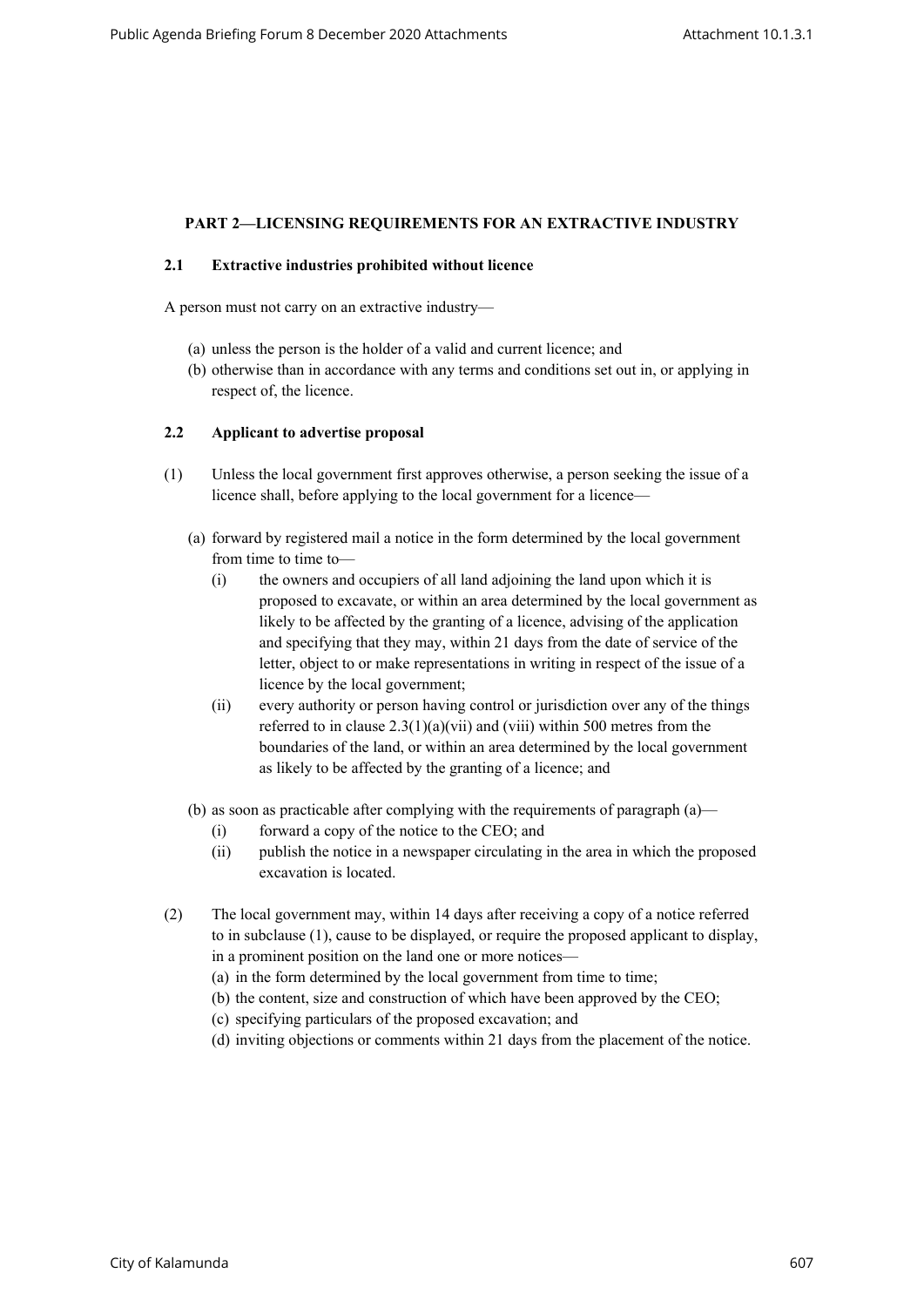#### **2.3 Application for licence**

- (1) Subject to subclause (3), a person seeking the issue of a licence in respect of any land shall apply in the form determined by the local government from time to time and must forward the application duly completed and signed by each of the applicant, the owner of the land and any occupier of the land to the CEO together with—
	- (a) Three (3) copies of a plan of the excavation site to a scale of between 1:500 and 1:2000 showing—
		- (i) the existing and proposed land contours based on the Australian Height Datum and plotted at 1 metre contour intervals;
		- (ii) the land on which the excavation site is to be located;
		- (iii) the external surface dimensions of the land;
		- (iv) the location and depth of the existing and proposed excavation of the land;
		- (v) the location of existing and proposed thoroughfares or other means of vehicle access to and egress from the land and to public thoroughfares in the vicinity of the land;
		- (vi) the location of buildings, treatment plant, tanks and other improvements and developments existing on, approved for or proposed in respect of the land;
		- (vii) the location of existing power lines, telephone cables and any associated poles or pylons, sewers, pipelines, reserves, bridges, railway lines and registered grants of easement or other encumbrances over, on, under or adjacent to or in the vicinity of the land;
		- (viii) the location of all existing dams, watercourses, drains or sumps on or adjacent to the land;
		- (ix) the location and description of existing and proposed fences, gates and warning signs around the land; and
		- (x) the location of the areas proposed to be used for stockpiling excavated material, treated material, overburden and soil storage on the land and elsewhere;
	- (b) Three (3) copies of a works and excavation programme containing—
		- (i) the nature and estimated duration of the proposed excavation for which the licence is applied;
		- (ii) the stages and the timing of the stages in which it is proposed to carry out the excavation
		- (iii) details of the methods to be employed in the proposed excavation and a description of any on-site processing works;
		- (iv) details of the depth and extent of the existing and proposed excavation of the site;
		- (v) an estimate of the depth of and description of the nature and quantity of the overburden to be removed;
		- (vi) a description of the methods by which existing vegetation is to be cleared and topsoil and overburden removed or stockpiled;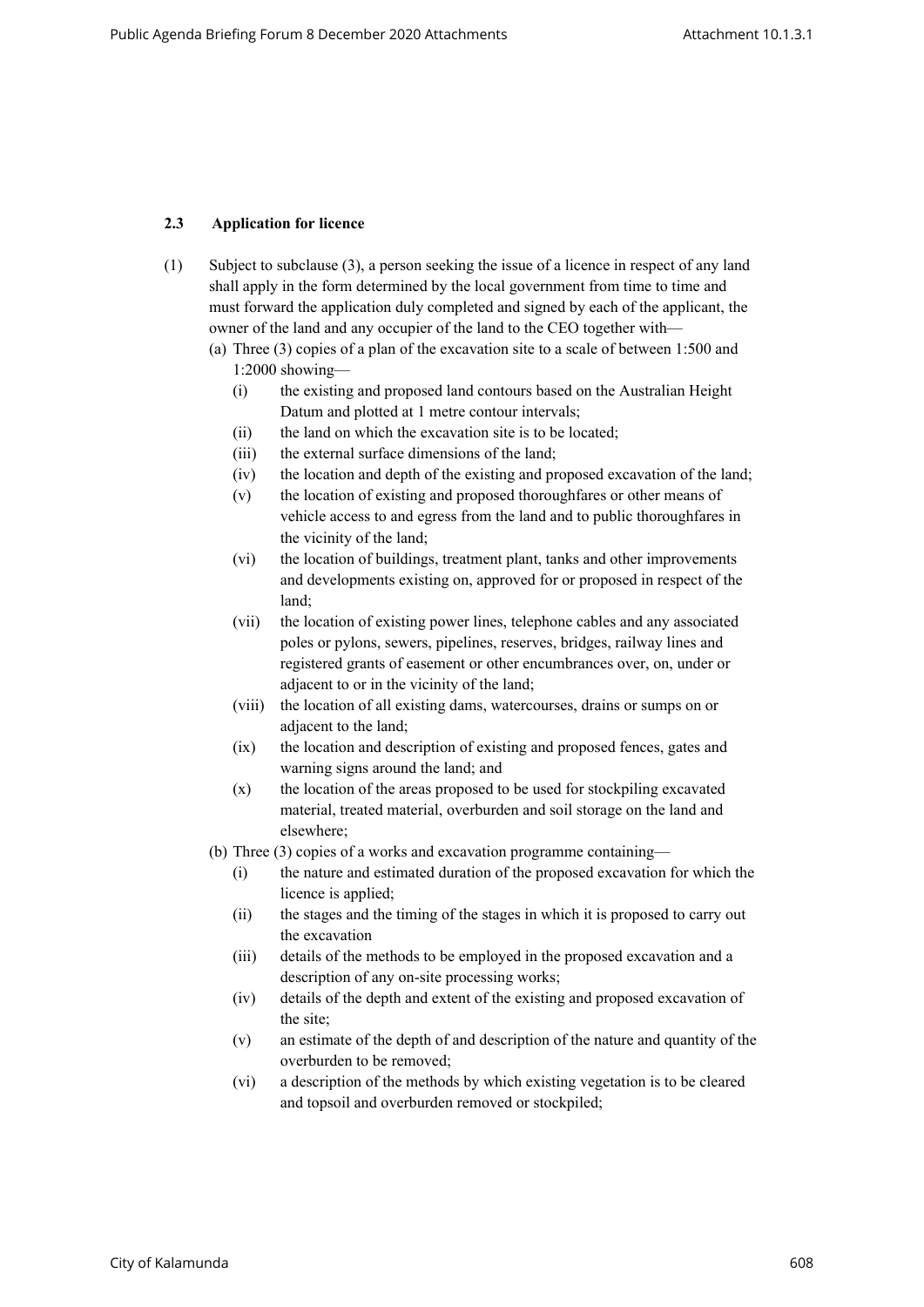- (vii) a description of the means of access to the excavation site and the types of thoroughfares to be constructed;
- (viii) details of the proposed number and size of trucks entering and leaving the site each day and the route or routes to be taken by those vehicles;
- (ix) a description of any proposed buildings, water supply, treatment plant, tanks and other improvements;
- (x) details of drainage conditions applicable to the land and methods by which the excavation site is to be kept drained;
- (xi) a description of the measures to be taken to minimise sand drift, dust nuisance, erosion, watercourse siltation and dangers to the general public;
- (xii) a description of the measures to be taken to comply with the *Environmental Protection (Noise) Regulations 1997*;
- (xiii) a description of the existing site environment and a report on the anticipated effect that the proposed excavation will have on the environment in the vicinity of the land;
- (xiv) details of the nature of existing vegetation, shrubs and trees and a description of measures to be taken to minimise the destruction of existing vegetation; and
- (xv) a description of the measures to be taken in screening the excavation site, or otherwise minimising adverse visual impacts, from nearby thoroughfares or other areas;
- (c) Three (3) copies of a rehabilitation and decommissioning programme indicating—
	- (i) the objectives of the programme, having due regard to the nature of the surrounding area and the proposed end-use of the excavation site;
	- (ii) whether restoration and reinstatement of the excavation site is to be undertaken progressively or upon completion of excavation operations;
	- (iii) how any face is to be made safe and batters sloped;
	- (iv) the method by which topsoil is to be replaced and revegetated;
	- (v) the numbers and types of trees and shrubs to be planted and other landscaping features to be developed;
	- (vi) how rehabilitated areas are to be maintained; and
	- (vii) the programme for the removal of buildings, plant, waste and final site clean up;
- (d) evidence that a datum peg has been established on the land related to a point approved by the local government on the surface of a constructed public thoroughfare or such other land in the vicinity;
- (e) certificate from a licensed surveyor certifying the correctness of—
	- (i) the plan referred to in paragraph (a); and
	- (ii) the datum peg and related point referred to in paragraph (d);
- (f) where the applicant is required to display a notice, evidence that the requirements of clause 2.2 (2) have been carried out;
- (g) copies of all land use planning approvals required under any planning legislation;
- (h) copies of any environmental approval required under any environmental legislation;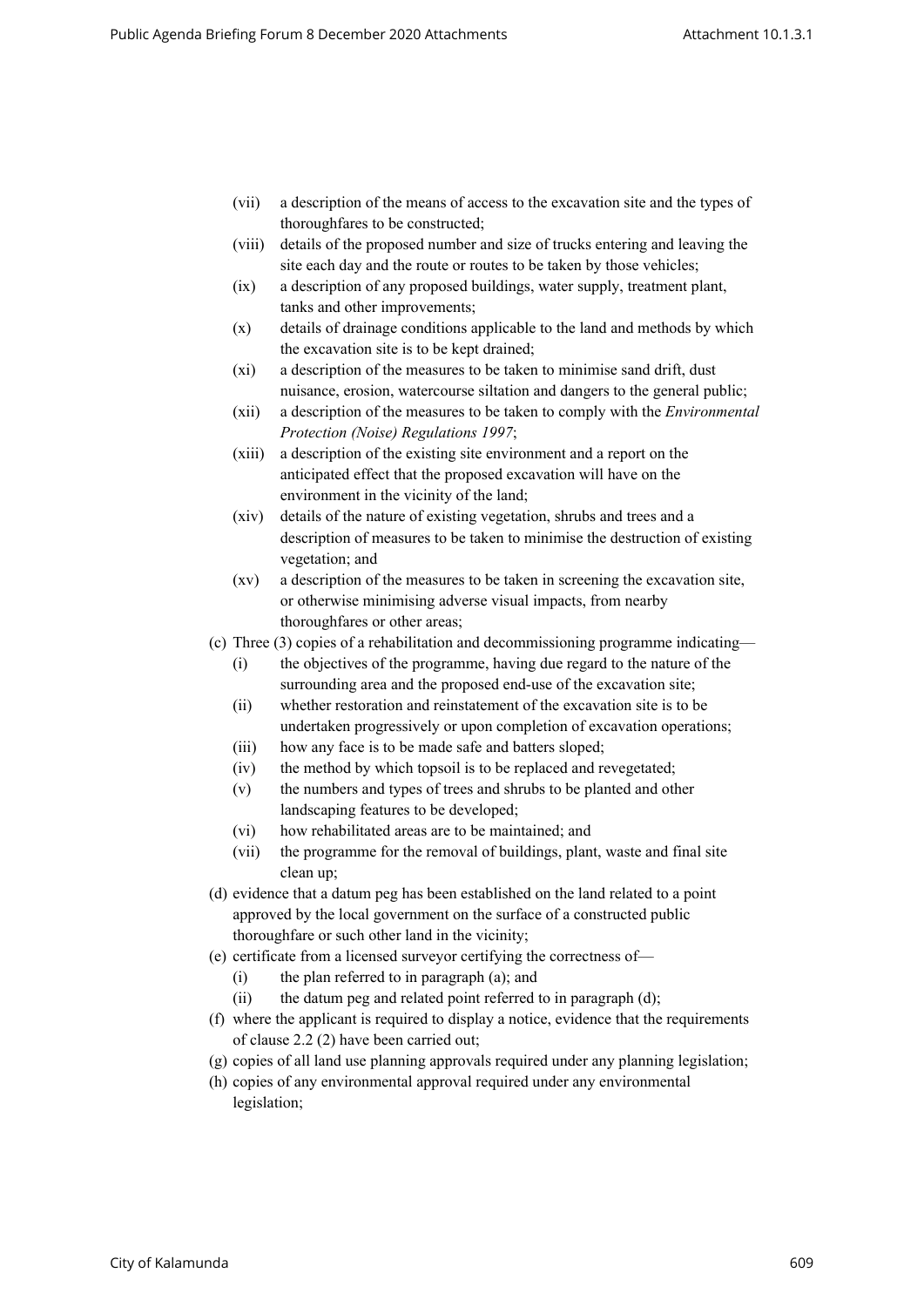- (i) copies of any geotechnical information relating to the excavation site;
- (j) the consent in writing to the application from the owner of the excavation site;
- (k) the licence application fee specified by the local government from time to time; and
- (l) any other information that the local government may reasonably require.
- (2) All survey data supplied by an applicant for the purpose of subclause (1) shall comply with Australian Height Datum and Australian Map Grid standards.
- (3) Where in relation to a proposed excavation—
	- (a) the surface area is not to exceed 5000 square metres; and
	- (b) the extracted material is not to exceed 5000 cubic metres;

the local government may exempt a person making application for a licence under subclause (1) from supplying any of the data specified in paragraphs  $(b)$ ,  $(d)$ ,  $(e)$  and  $(i)$  of subclause (1).

## **PART 3—DETERMINATION OF APPLICATION**

#### **3.1 Determination of application**

- (1) The local government may refuse to consider an application for a licence that does not comply with the requirements of clause 2.3, and in any event shall refuse an application for a licence where planning approval for an extractive industry use of the land has not first been obtained.
- (2) The local government may, in respect of an application for a licence—
	- (a) refuse the application; or
	- (b) approve the application—
		- (i) over the whole or part of the land in respect of which the application is made; and
		- (ii) such terms and conditions, if any, as it sees fit.
- (3) Where the local government approves an application for a licence, it shall—
	- (a) determine the licence period, not exceeding 5 years from the date of issue; and
	- (b) approve the issue of a licence in the form determined by the local government from time to time.
- (4) Where the local government approves the issue of a licence, the CEO upon receipt by the local government of—
	- (a) payment of the annual licence fee, or the relevant proportion of the annual licence fee to 30 June, determined by the local government under and in accordance with sections 6.16 to 6.19 of the *Local Government Act 1995*;
	- (b) payment of the secured sum if any, imposed under clause 5.1;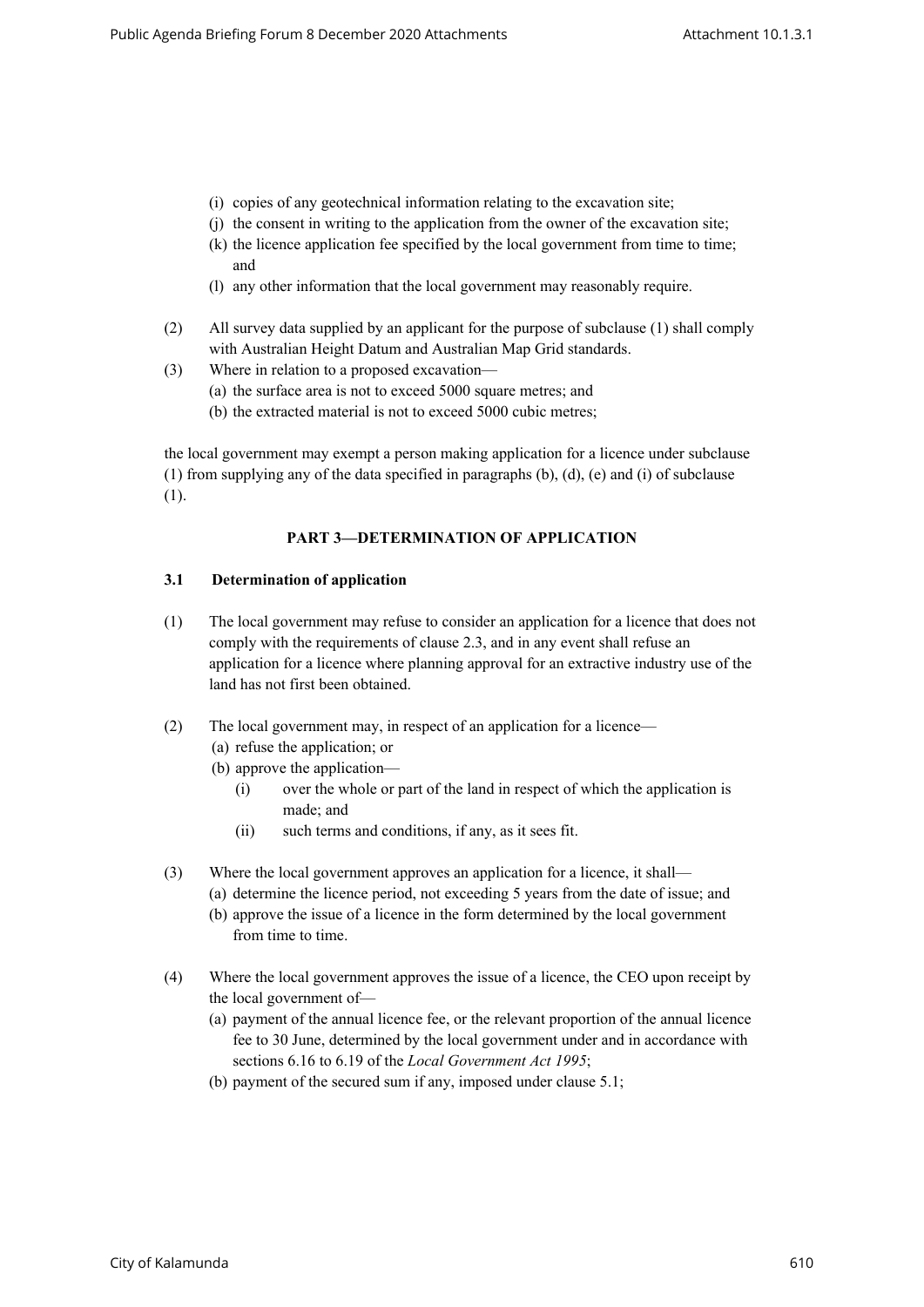- (c) the documents, if any, executed to the satisfaction of the CEO, under clause 5.1; and
- (d) a copy of the public liability insurance policy required under clause 7.1(1) shall issue the licence to the applicant.
- (5) Without limiting subclause (2), the local government may impose conditions in respect of the following matters—
	- (a) the orientation of the excavation to reduce visibility from other land;
	- (b) the appropriate siting of access thoroughfares, buildings and plant;
	- (c) the stockpiling of material;
	- (d) the hours during which any excavation work may be carried out;
	- (e) the hours during which any processing plant associated with, or located on, the site may be operated;
	- (f) requiring all crushing and treatment plant to be enclosed within suitable buildings to minimise the emission of noise, dust, vapour and general nuisance to the satisfaction of the local government;
	- (g) the depths below which a person shall not excavate;
	- (h) distances from adjoining land or thoroughfares within which a person must not excavate;
	- (i) the safety of persons employed at or visiting the excavation site;
	- (j) the control of dust and wind-blown material;
	- (k) the planting, care and maintenance of trees, shrubs and other landscaping features during the time in which the extractive industry is carried out in order to effectively screen the area to be excavated and to provide for progressive rehabilitation;
	- (l) the prevention of the spread of dieback or other disease;
	- (m)the drainage of the excavation site and the disposal of water;
	- (n) the restoration and reinstatement of the excavation site, the staging of such works, and the minimising of the destruction of vegetation;
	- (o) the provision of retaining walls to prevent subsidence of any portion of the excavation or of land abutting the excavation;
	- (p) requiring the licensee to furnish to the local government a surveyor's certificate each year, prior to the renewal fee being payable, to certify the quantity of material extracted and that material has not been excavated below the final contour levels outlined within the approved excavation programme;
	- (q) requiring the licensee to enter into an agreement with the local government by which it agrees to pay any extraordinary expenses incurred by the local government in repairing damage caused to thoroughfares in the district by heavy or extraordinary traffic conducted by or on behalf of the licensee under the licence;
	- (r) requiring the licensee to enter into an agreement with the local government in respect of any condition or conditions imposed under this local law; and
	- (s) any other matter for properly regulating the carrying on of an extractive industry.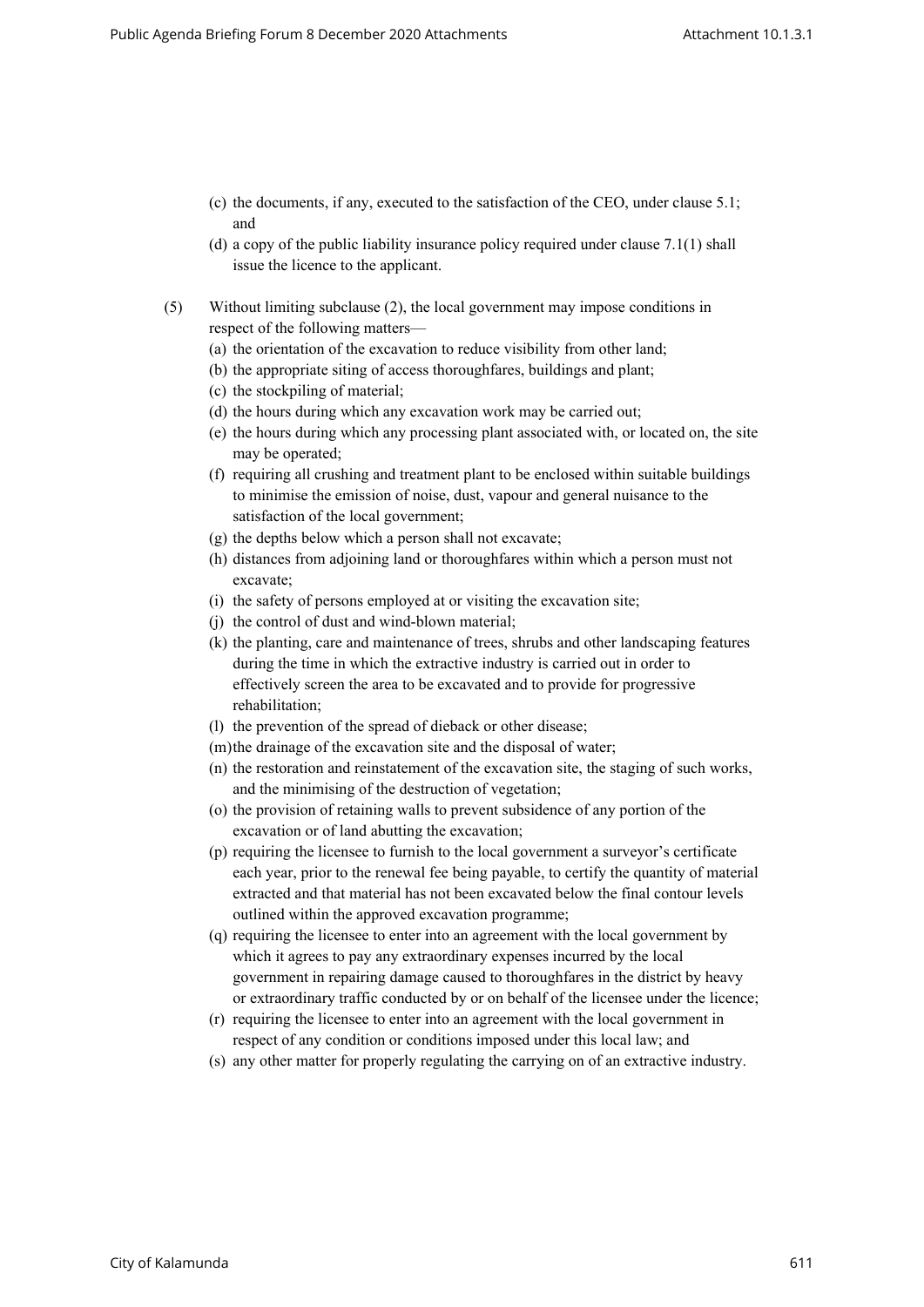## **3.2 Payment of annual licence fee**

On or before 30 June in each year, a licensee shall pay to the local government the annual licence fee determined by the local government under and in accordance with sections 6.16 to 6.19 of the Act.

## **PART 4—TRANSFER, CANCELLATION AND RENEWAL OF LICENCE**

## **4.1 Transfer of licence**

- (1) An application for the transfer of a licence shall—
	- (a) be made in writing;
	- (b) be signed by the licensee and the proposed transferee of the licence;
	- (c) be accompanied by the current licence;
	- (d) be accompanied by the consent in writing to the transfer from the owner of the excavation site;
	- (e) include any information that the local government may reasonably require; and
	- (f) be forwarded to the CEO together with the fee determined by the local government from time to time.
- (2) Upon receipt of any application for the transfer of a licence, the local government may—
	- (a) refuse the application; or
	- (b) approve the application on such terms and conditions, if any, as it sees fit.
- (3) Where the local government approves an application for the transfer of a licence, the local government shall transfer the licence by an endorsement on the licence in the form determined by the local government from time to time, signed by the CEO.
- (4) Where the local government approves the transfer of a licence it shall not be required to refund any part of the fees paid by the former licensee in respect of the transferred licence.

## **4.2 Cancellation of licence**

- (1) The local government may cancel a licence where the licensee has—
	- (a) been convicted of an offence against—
		- (i) this local law; or
		- (ii) any other law relating to carrying on an extractive industry;
	- (b) transferred or assigned or attempted to transfer or assign the licence without the consent of the local government;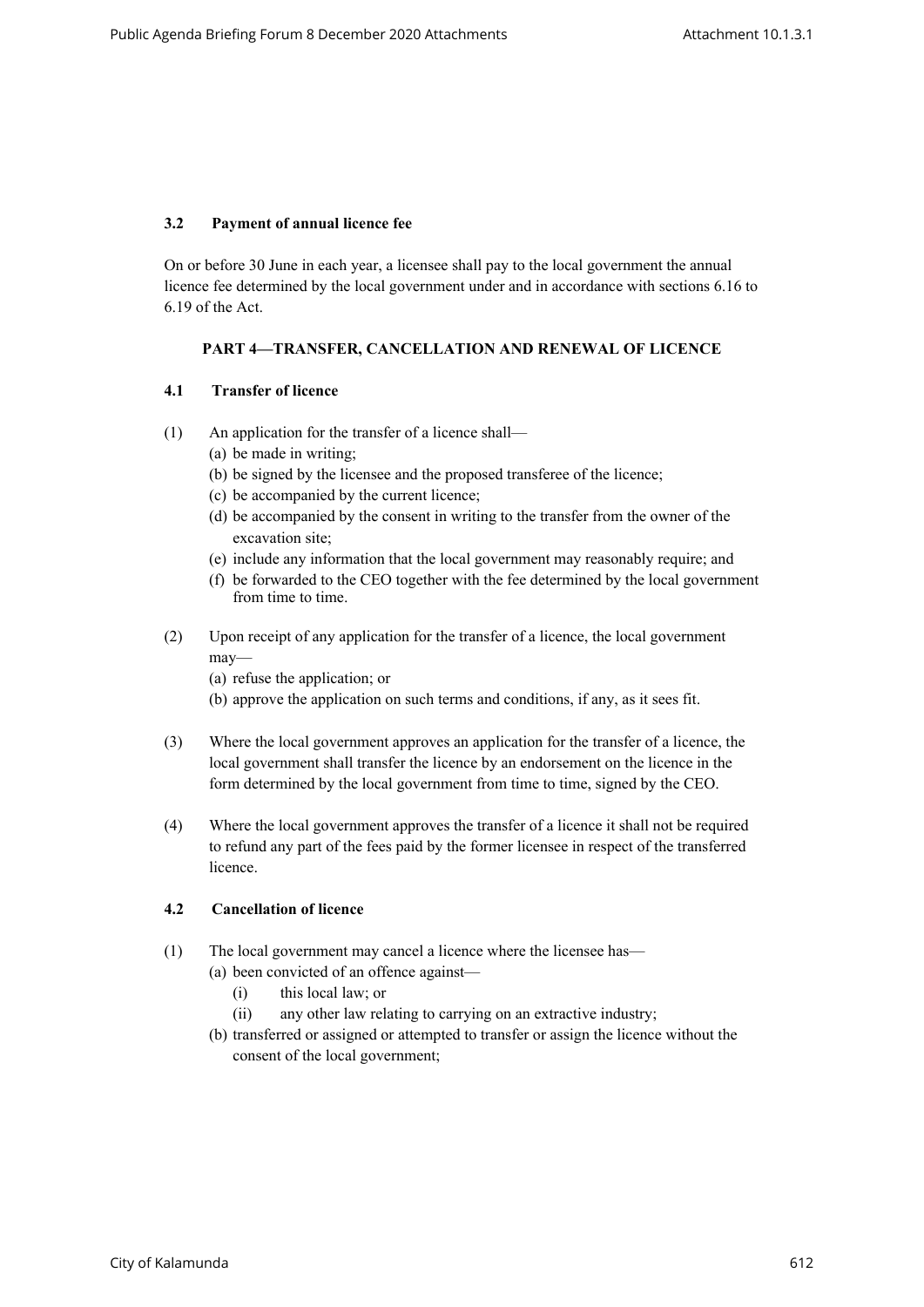- (c) permitted another person to carry on an extractive industry otherwise than in accordance with the terms and conditions of the licence and of the provisions of this local law;
- (d) failed to pay the annual licence fee under clause 3.2; or
- (e) failed to have a current public liability insurance policy under clause 7.1 (1) or failed to provide a copy of the policy or evidence of its renewal as the case may be, under clause 7.1 (2).
- (2) Where the local government cancels a licence under this clause—
	- (a) the local government shall advise the licensee in writing of the cancellation;
	- (b) the cancellation takes effect on and from the day on which the licensee is served with the cancellation advice; and
	- (c) the local government shall not be required to refund any part of the fees paid by the licensee in respect of the cancelled licence.

#### **4.3 Renewal of licence**

- (1) A licensee who wishes to renew a licence must apply in writing to the local government at least 45 days before the date of expiry of the licence and shall submit with the application for renewal—
	- (a) the fee determined by the local government from time to time;
	- (b) a copy of the current licence;
	- (c) a plan showing the contours of the excavation carried out to the date of that application;
	- (d) details of the works, excavation and rehabilitation stages reached and of any changes or proposed changes with respect to any of the things referred to in clauses  $2.3$  (1) (b) and (c); and
	- (e) any other things referred to in clauses 2.3 and 3.1.
- (2) The local government may waive any of the requirements specified in clause 4.3 (1) (d) or (e).
- $(3)$  If—
	- (a) an application to renew a licence is in relation to land in respect of which the current licence was issued less than 12 months prior to the date from which the new licence if granted would apply; and
	- (b) the methods to be employed in the proposed land excavation are identical to those being employed at the date of the application,

then the applicant shall not be obliged, unless otherwise required by the local government to submit details of any of the things referred to in clauses 2.3 and 3.1.

- (4) Upon receipt of an application for the renewal of a licence, the local government may—
	- (a) refuse the application; or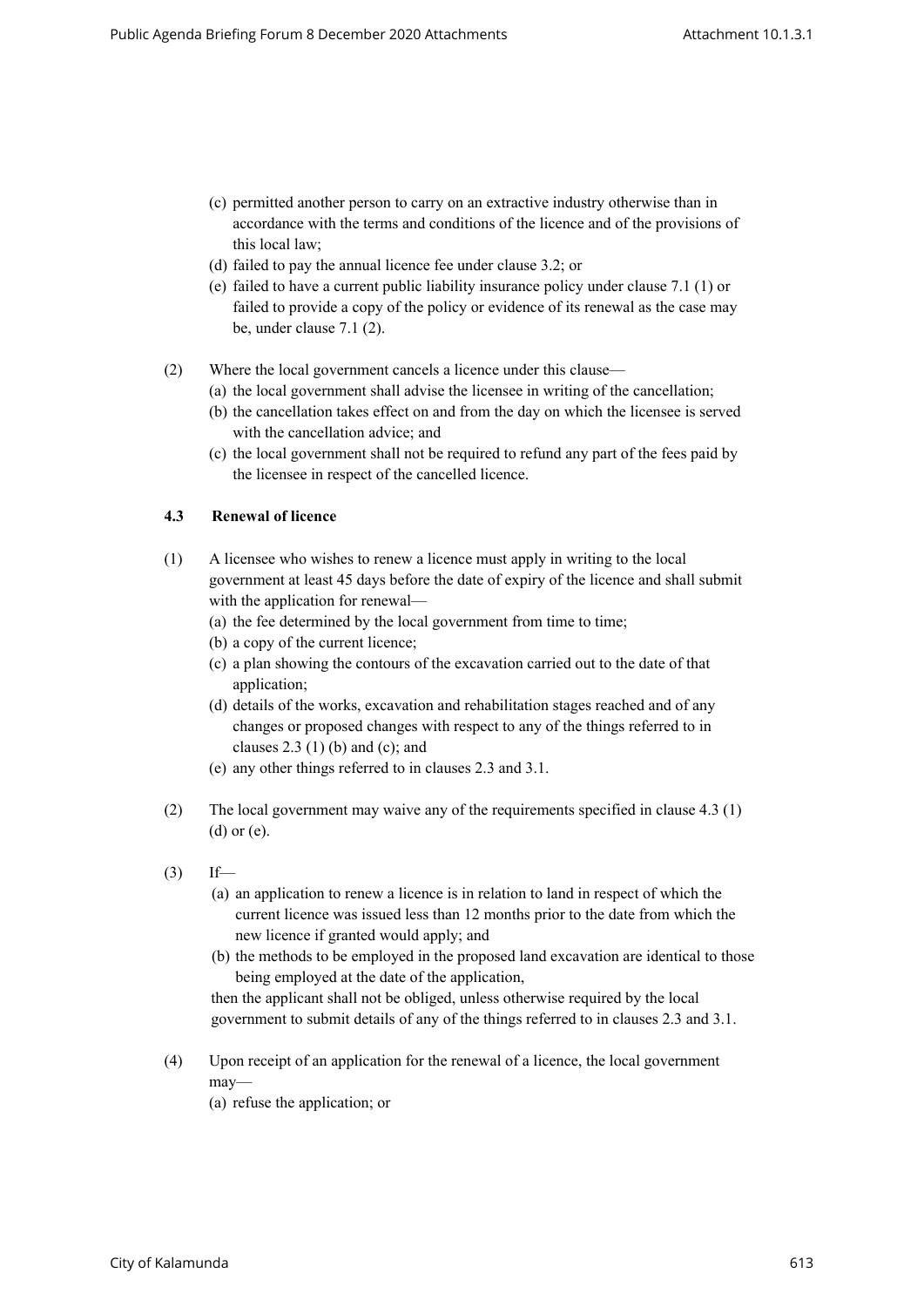(b) approve the application on such terms and conditions, if any, as it sees fit.

#### **4.4 Notice of outcome**

The local government will provide written notice to an applicant whenever it makes a decision regarding the issue, renewal, transfer or cancellation of a licence

## **PART 5—SECURED SUM AND APPLICATION THEREOF**

#### **5.1 Security for restoration and reinstatement**

- (1) For the purpose of ensuring that an excavation site is properly restored or reinstated, the local government may require that—
	- (a) as a condition of a licence; or
	- (b) before the issue of a licence, the licensee shall give to the local government a bond, bank guarantee or other security, of a kind and in a form acceptable to the local government, in or for a sum determined by the local government from time to time.
- (2) A bond required under subclause (1) is to be paid into a fund established by the local government for the purposes of this clause.
- (3) Subject to clause 5.2, any interest accrued in respect of the bond paid into the fund under subclause (2) is to be returned to the licensee at the completion of the restoration and reinstatement works required by the licence conditions or otherwise under this local law.

## **5.2 Use by the local government of secured sum**

- (1) If a licensee fails to carry out or complete the restoration and reinstatement works required by the licence conditions either—
	- (a) within the time specified in those conditions; or
	- (b) where no such time has been specified, within 60 days of the completion of the excavation or portion of the excavation specified in the licence conditions,

then, subject to the local government giving the licensee 14 days notice of its intention to do so—

- (c) the local government may carry out or cause to be carried out the required restoration and reinstatement work or so much of that work as remains undone; and
- (d) the licensee shall pay to the local government on demand all costs incurred by the local government or which the local government may be required to pay under this clause.
- (2) The local government may apply the proceeds of any bond, bank guarantee or other security provided by the licensee under clause 5.1 towards its costs under this clause.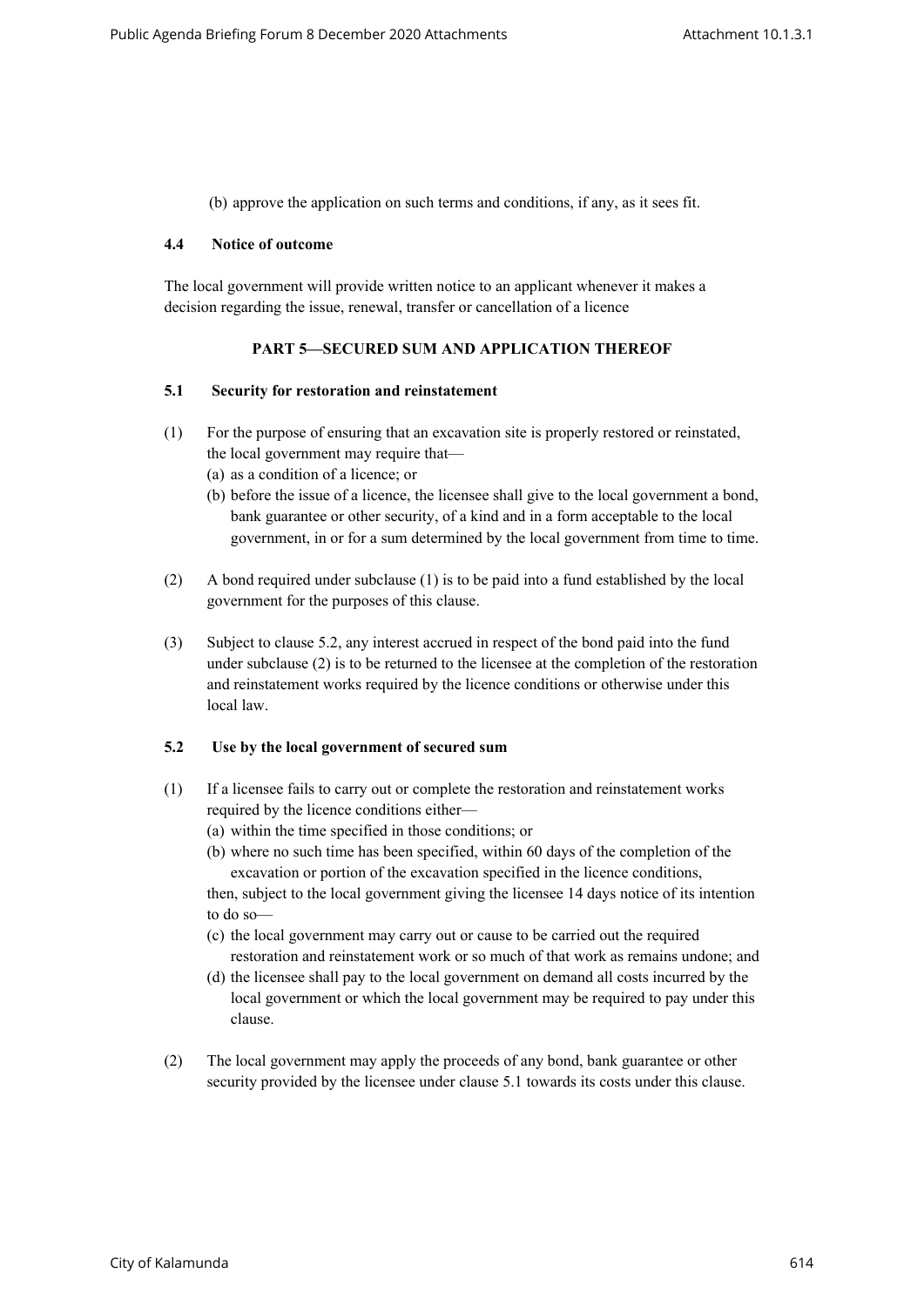(3) The liability of a licensee to pay the local government's costs under this clause is not limited to the amount, if any, secured under clause 5.1.

## **PART 6—LIMITATIONS, OBLIGATIONS OF THE LICENSEE AND PROHIBITIONS**

#### **6.1 Limits on excavations near boundary**

Subject to any licence conditions imposed by the local government, a person shall not, without the written approval of the local government, excavate within—

- (a) 20 metres of the boundary of any land on which the excavation site is located;
- (b) 20 metres of any land affected by a registered grant of easement;
- (c) 40 metres of any thoroughfare; or
- (d) 40 metres of any watercourse.

#### **6.2 Obligations of the licensee**

A licensee shall-

- (a) where the local government so requires, securely fence the excavation to a standard determined by the local government and keep the gateways locked when not actually in use in order to prevent unauthorised entry;
- (b) erect and maintain warning signs along each of the boundaries of the area excavated under the licence so that each sign—
	- (i) is not more than 200 metres apart;
	- (ii) is not less than 1.8 metres high and not less than 1 metre wide; and
	- (iii) bears the words 'DANGER EXCAVATIONS KEEP OUT';
- (c) except where the local government approves otherwise, drain and keep drained to the local government's satisfaction any excavation to which the licence applies so as to prevent the accumulation of water;
- (d) restore and reinstate the excavation site in accordance with the terms and conditions of the licence, the site plans and the works and excavation programme approved by the local government;
- (e) take all reasonable steps to prevent the emission of dust, noise, vibration and other forms of nuisance from the excavation site; and
- (f) otherwise comply with the conditions imposed by the local government in accordance with clause 3.1.

#### **6.3 Prohibitions**

A licensee shall not—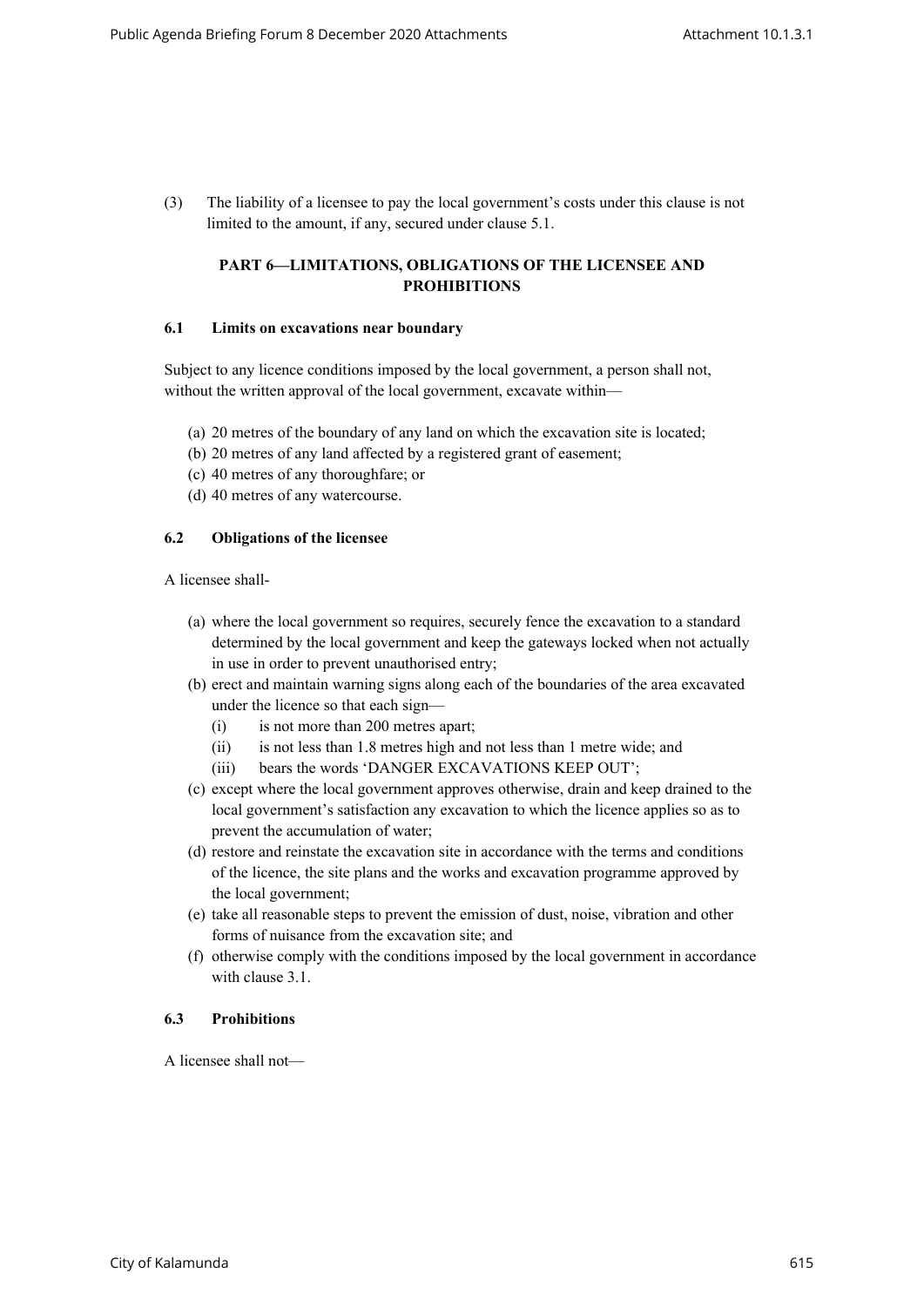- (a) remove any trees or shrubs within 40 metres (or such lesser distance as may be allowed, in writing, by the local government) of the boundary of any thoroughfare on land in respect of which a licence has been granted, except for the purpose of constructing access thoroughfares, erecting buildings or installing plant for use in connection with the excavation and then only with the express approval of the local government and subject to any conditions which the local government may impose in accordance with clause 3.1;
- (b) store, or permit to be stored, any explosives or explosive devices on the site to which the licence applies other than with the approval of the local government and the Department of Mines, Industry Regulation and Safety; or
- (c) fill or excavate, other than in accordance with the terms and conditions of the licence, the site plans and the works and excavation programme approved by the local government.

## **6.4 Blasting**

- (1) A person shall not carry out or permit to be carried out any blasting in the course of excavating unless—
	- (a) the local government has otherwise given approval in respect of blasting generally or in the case of each blast;
	- (b) subject to subclause (2), the blasting takes place only between the hours of 8.00am and 5.00pm, or as determined by the local government, on Mondays to Fridays inclusive;
	- (c) the blasting is carried out in strict accordance with the AS2187 SAA Explosives Code as amended from time to time, the *Mines Safety and Inspection Act 1994*, the *Environmental Protection Act 1986*, and all relevant local laws of the local government; and
	- (d) in compliance with any other conditions imposed by the local government concerning—
		- (i) the time and duration of blasting;
		- (ii) the purposes for which the blasting may be used; and
		- (iii) such other matters as the local government may reasonably require in the interests of the safety and protection of members of the public and of property within the district.
- (2) A person shall not carry out or permit to be carried out any blasting on a Saturday, Sunday or public holiday except with the prior approval of the local government.

## **PART 7—MISCELLANEOUS PROVISIONS**

#### **7.1 Public liability**

(1) A licensee shall have at all times a current public liability insurance policy taken out in the joint names of the licensee and the local government indemnifying the licensee and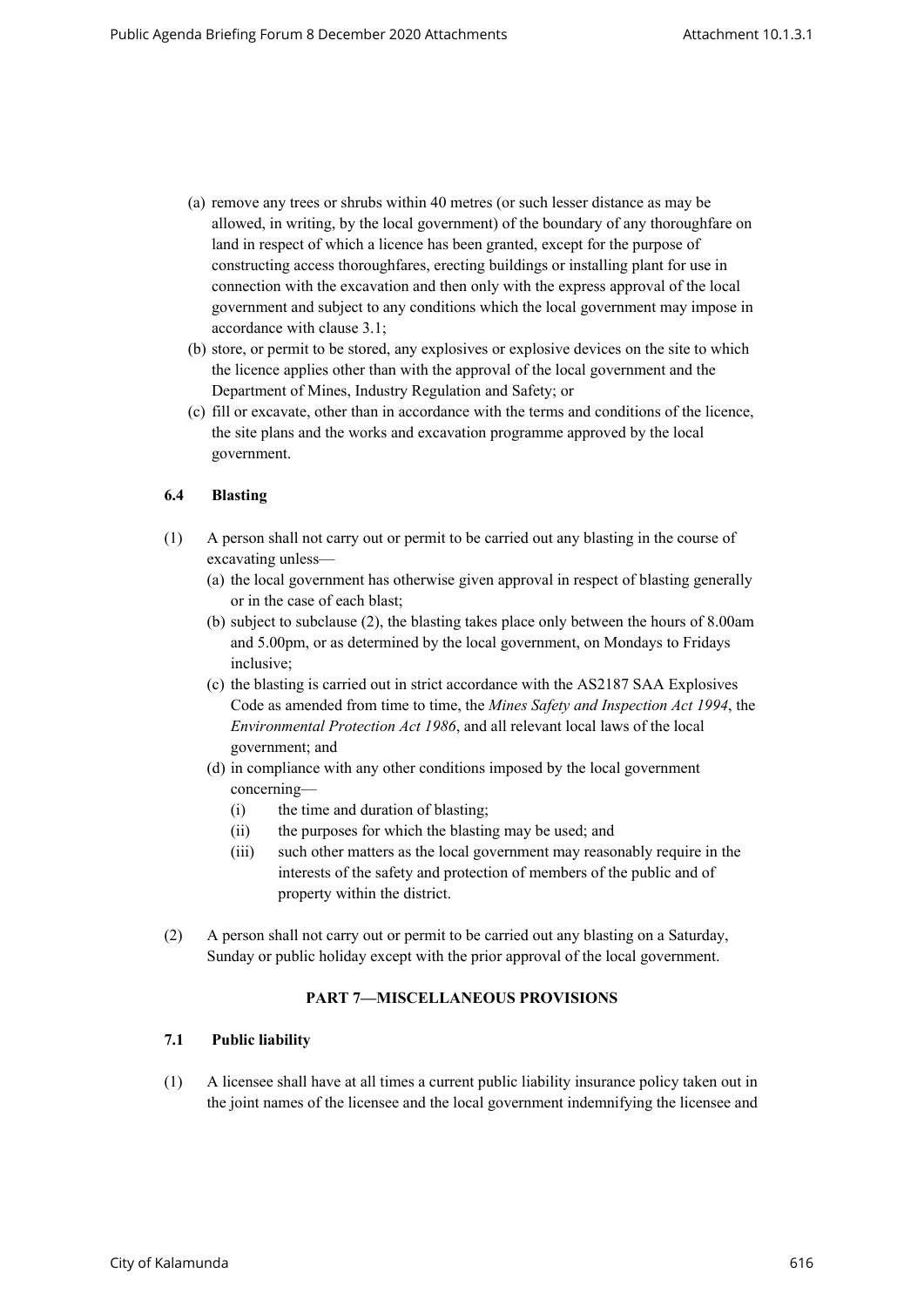the local government for a sum of not less than \$20,000,000 in respect of any one claim relating to any of the excavation operations.

(2) The licensee shall provide to the local government a copy of the policy taken out under subclause (1), within 14 days after the issue of that policy and shall provide to the local government evidence of renewal within 14 days of each renewal date.

#### **7.2 Mines Safety and Inspection Act and Environmental Protection Act**

- (1) In any case where the *Mines Safety and Inspection Act 1994* or the *Environmental Protection Act 1986* applies to any excavation carried on or proposed to be carried on at a site, the licensee in respect of that site shall provide to the local government within 14 days full particulars of any inspection or report made under that Act or those Acts.
- (2) In this clause, the *Mines Safety and Inspection Act 1994* and the *Environmental Protection Act 1986* include all subsidiary legislation made under those Acts.

## **7.3 Notice of cessation of operations**

- (1) Where a licensee intends to cease carrying on an extractive industry— (a) temporarily for a period in excess of 12 months; or (b) permanently, the licensee shall, as well as complying with clause 7.4, give the local government written notice of the cessation not later than 1 week after those operations have ceased.
- (2) Where a licensee has given written notice to the local government of the intention to permanently cease carrying on an extractive industry on the site to which the licence applies the licence is deemed to have expired on the date such cessation is so notified.
- (3) The temporary or permanent cessation of the carrying on of an extractive industry on a site or the deemed expiration or cancellation of a licence does not entitle the licensee to any refund of any licence fee.

#### **7.4 Works to be carried out on cessation of operations**

Where the carrying on of an extractive industry on the site permanently ceases or on the expiration or cancellation of the licence applicable to the site, whichever first occurs, the licensee shall, as well as complying with the provisions of clause 7.3—

- (a) restore and reinstate the excavated site in accordance with the proposals approved by the local government or in such other manner as the local government may subsequently agree in writing with the licensee;
- (b) ensure that any face permitted to remain upon the excavation site is left safe with all loose materials removed and where the excavation site is—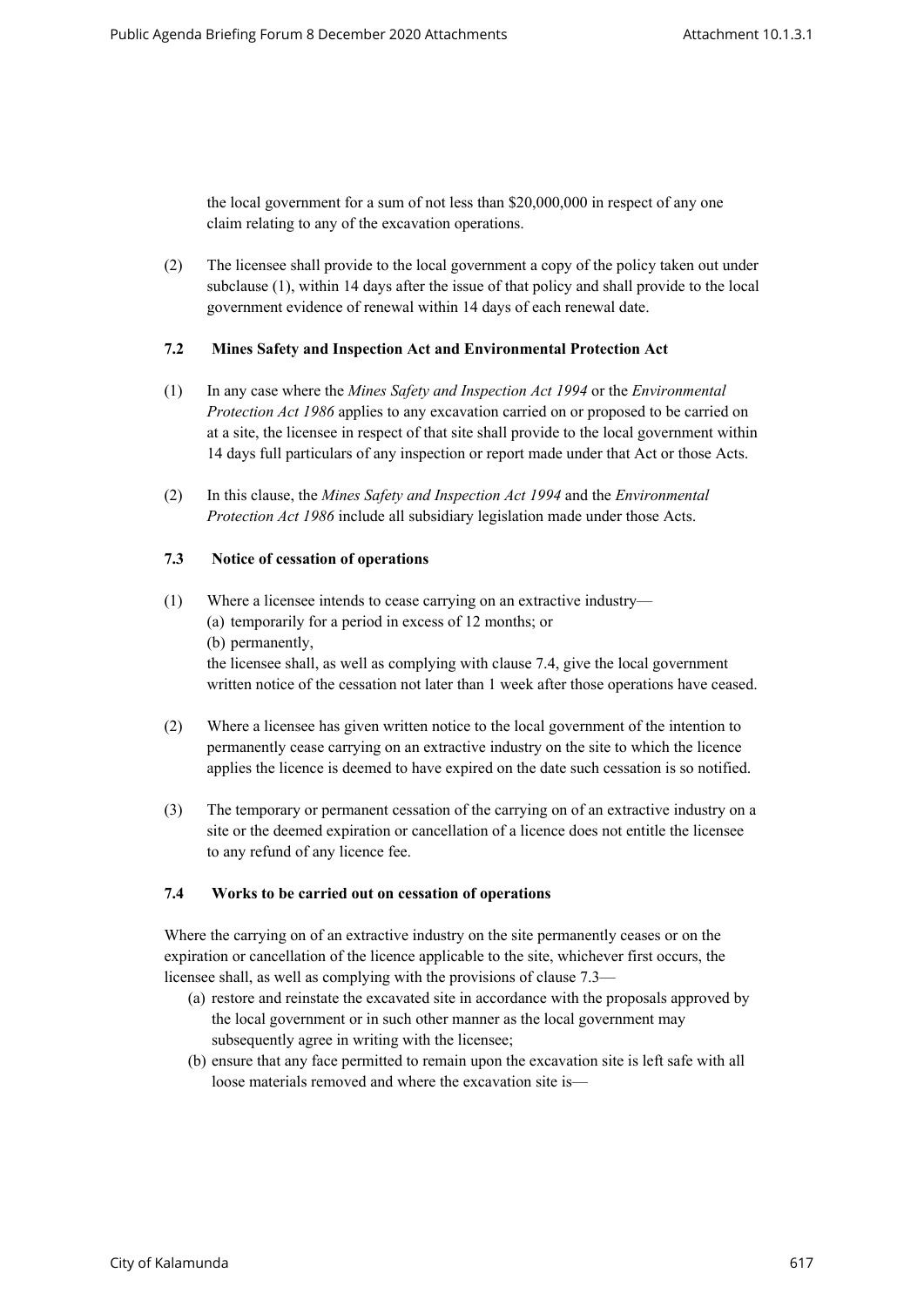- (i) sand, the sides are sloped to a batter of not more than 1:3 (vertical:horizontal); and
- (ii) limestone or material other than sand, the sides are sloped to a batter which, in the opinion of the local government, would enable the site to be left in a stable condition;
- (c) ensure that the agreed floor level of the excavation is graded to an even surface or is otherwise in accordance with the rehabilitation and decommissioning programme approved by the local government;
- (d) ensure that all stockpiles or dumps of stone, sand or other materials are left so that no portion of that material can escape onto land not owned or occupied by the licensee nor into any stream, watercourse or drain that is not wholly situated within the land owned or occupied by the licensee;
- (e) erect retaining walls where necessary to prevent subsidence of land in the vicinity of any excavation;
- (f) remove from the site all buildings, plant and equipment erected, installed or used for or in relation to the carrying on of an extractive industry on the site and fill all holes remaining after such removal to the level of the surrounding ground and compact such filled holes sufficiently to prevent settling; and
- (g) break up, scarify, cover with topsoil and plant with grass, trees and shrubs all parts of the site where buildings, plant and equipment were erected or installed and all areas which were used for stockpiling unless otherwise specified under this local law.

## **PART 8—OBJECTIONS AND REVIEW**

## **8.1 Objection and review rights**

- (1) The provisions of Division 1 of Part 9 of the Act and regulation 33 of the Local Government (Functions and General) Regulations 1996 shall apply when the local government makes a decision as to whether it will—
	- (a) grant a person a licence under this local law; or
	- (b) renew, vary, or cancel a licence that a person has under this local law.
- (2) The provisions of this clause are subject to section 3.25 and item 12 of Division 1 of Schedule 3.1 of the *Local Government Act 1995* and any power of entry exercised by the local government under this local law is subject to Part 3, Division 3 of the *Local Government Act 1995.*

## **PART 9—OFFENCES, PENALTIES AND FORMS**

## **9.1 Offences**

A person who fails to do anything required or directed to be done under this local law, or who does anything which under this local law that person is prohibited from doing, commits an offence.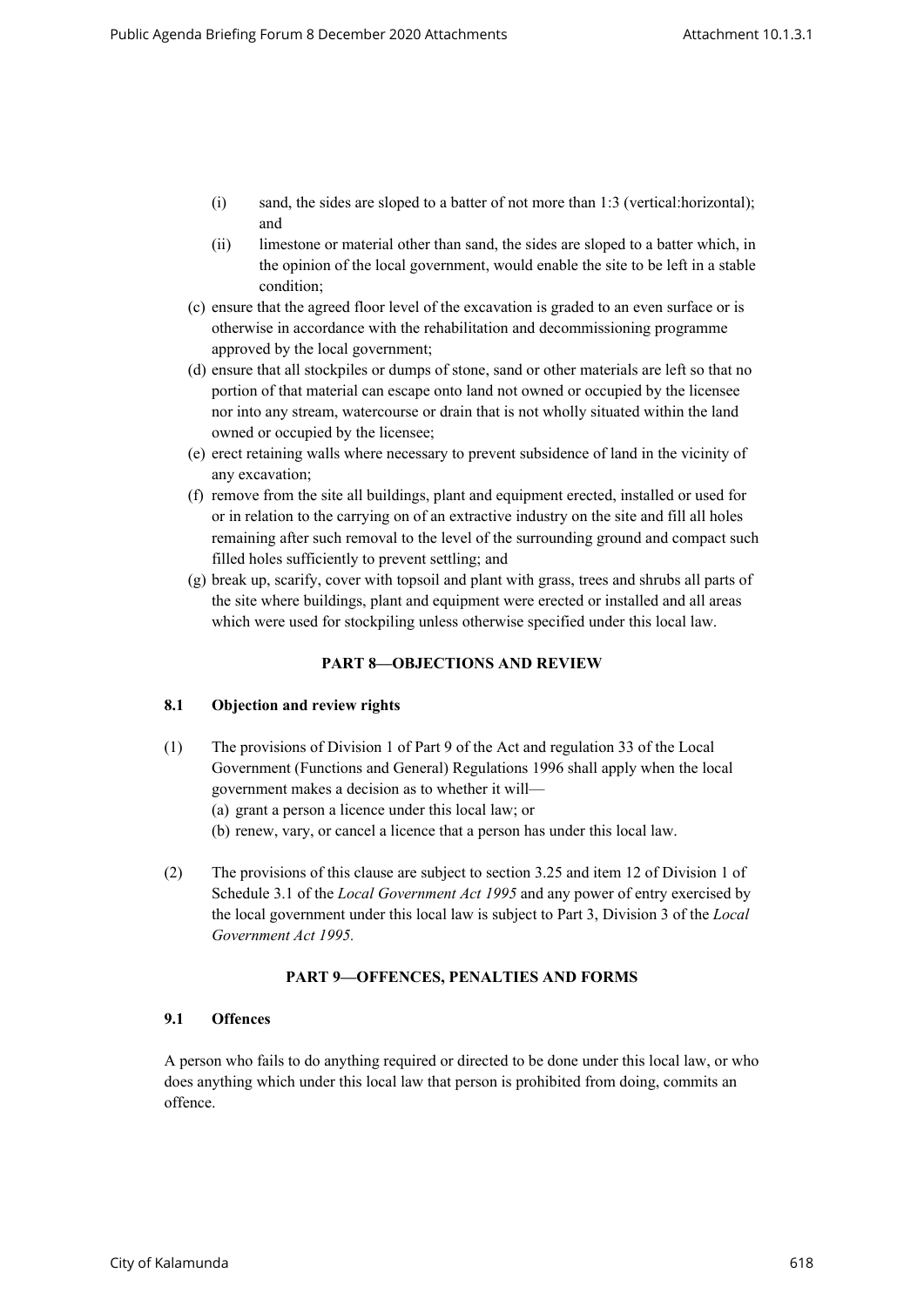## **9.2 General penalty**

A person who commits an offence under this local law is liable, on conviction, to a penalty not exceeding \$5,000 and if the offence is of a continuing nature to an additional penalty no exceeding \$500 for each day or part of the day during which the offence has occurred.

## **9.3 Modified penalty**

- (1) An offence against a clause specified in the Schedule is a prescribed offence for the purposes of section 9.16 (1) of the Act.
- (2) The amount of the modified penalty for a prescribed offence is that specified adjacent to the clause in Schedule 1.

#### **9.4 Forms**

For the purposes of this local law—

- (a) the form of the infringement notice given under section 9.16 of the Act is that of Form 2 in Schedule 1 of the *Local Government (Functions and General) Regulations 1996*; and
- (b) the form of the notice sent under section 9.20 of the Act withdrawing an infringement notice is that of Form 3 in Schedule 1 of the *Local Government (Functions and General) Regulations 1996*.

————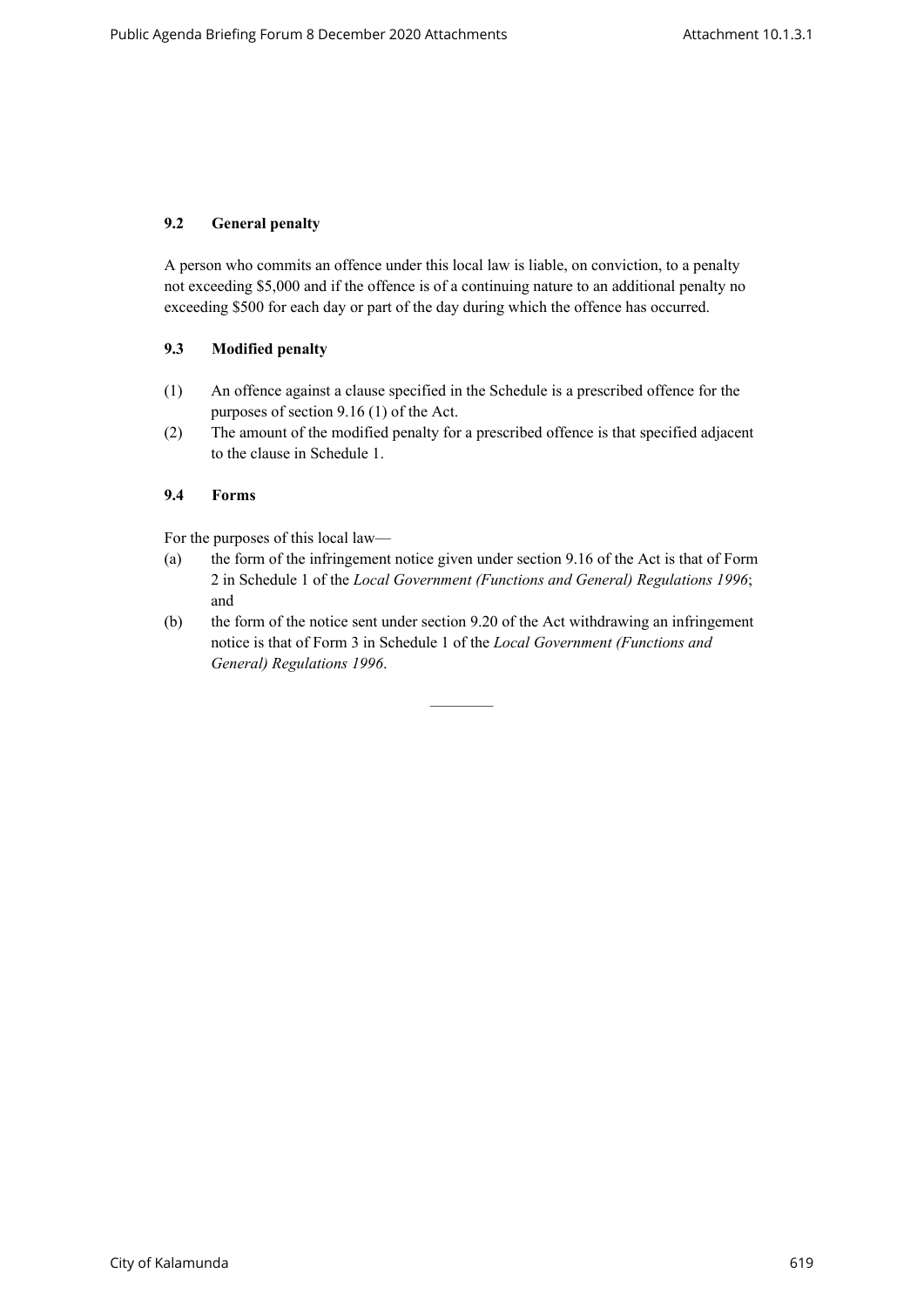# *SCHEDULE 1* PRESCRIBED OFFENCES

(clause 9.3)

| Item           | <b>Clause</b> | <b>Description</b>                                                                   | <b>Modified</b>   |
|----------------|---------------|--------------------------------------------------------------------------------------|-------------------|
|                |               |                                                                                      | <b>Penalty \$</b> |
| $\mathbf{1}$   | 2.1           | Carry on extractive industry without licence or in breach<br>of terms and conditions | 500               |
| $\mathfrak{D}$ | 6.1           | Excavate near boundary                                                               | 500               |
| 3              | 6.2(a)        | Gateways not kept locked where required                                              | 500               |
| 4              | 6.2(b)        | Warning signs not erected or maintained as required                                  | 500               |
| 5              | 6.2(c)        | Excavation not drained as required                                                   | 500               |
| 6              | 6.3(a)        | Remove trees or shrubs near boundary without approval                                | 500               |
| 7              | 6.3(b)        | Store without required approval explosives or explosive<br>devices                   | 500               |
| 8              | 6.3(c)        | Fill or excavate in breach of licence                                                | 500               |
| 9              | 6.4(1)(a)     | Blasting without approval of the local government                                    | 500               |
| 10             | 6.4(1)(b)     | Blasting outside times authorised                                                    | 500               |
| 11             | 6.4(1)(d)     | Blasting in breach of conditions imposed by the local<br>government                  | 500               |
| 12             | 6.4(2)        | Blasting without approval on Saturday, Sunday or public<br>holiday                   | 500               |

————